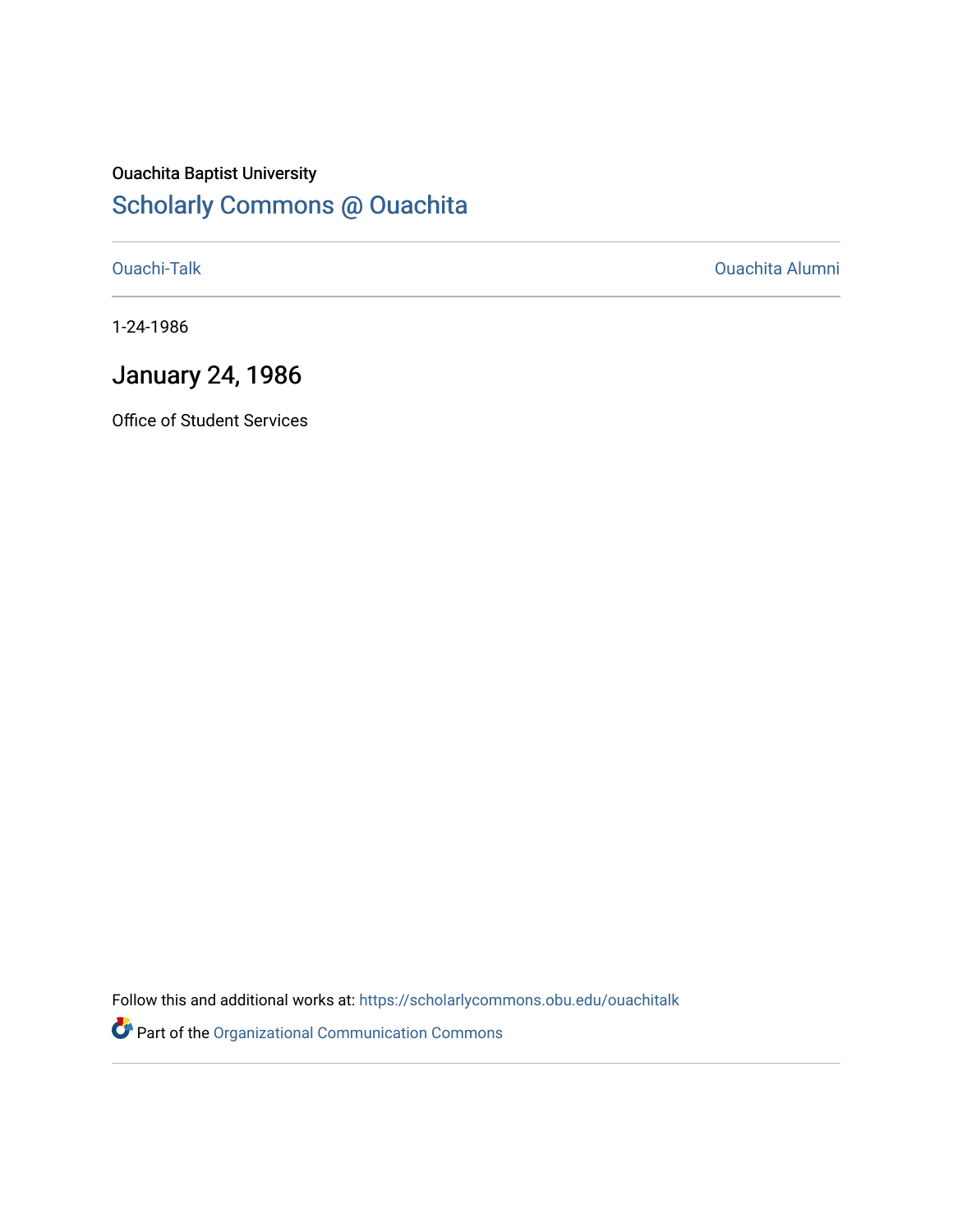

**<sup>A</sup>***WEEKLY NEWSLETTER TO THE OUACHITA* **BAPTIST** *UNIVERSITY . FAMILY FROM THE OFFICE OF THE VEAN OF STUVENTS* 

Vol. IX, No. 19, Jan: 24, 1986

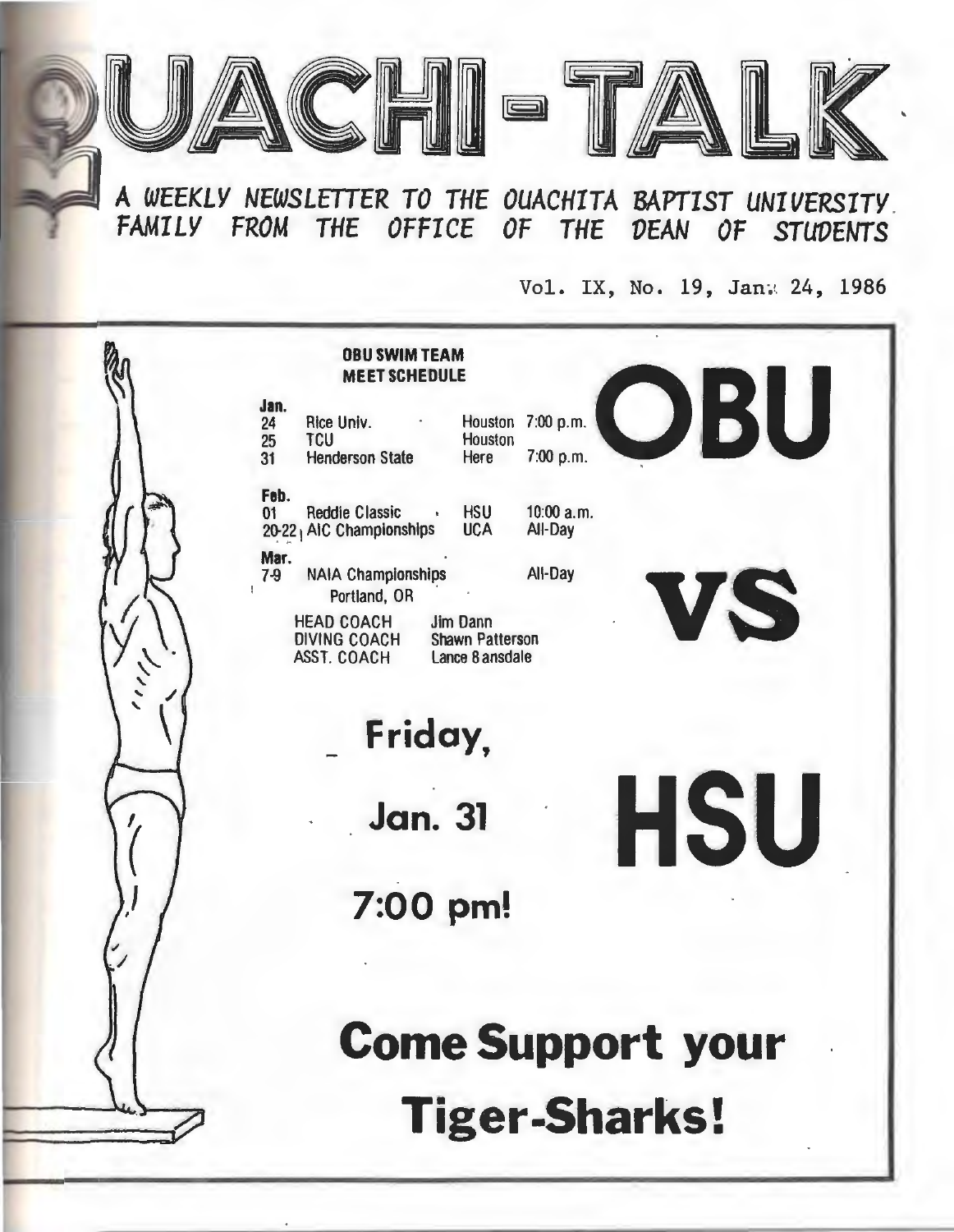## **MAGIC SPRINGS**

### **AUDITIONS \**

'

;

I

 $OBU$  will be one of several sites<br>in the state sponsoring audi-In the state sponsoring tions for performers at Magic Springs Park in Hot Springs this summer. The Arkadelphia date for the talent search is Thurs-<br>day, January 30 beginning at day, January 30 beginning 5:00 p.m. in MFAC, according to Mrs. Shambarger, talent coordinator for Magic Springs and associate \professor of music at OBU. The auditions will be for singers, dancers, actors, actresses, instrumentalists for the piano, bass, drums, trumpet, trombone, saxaphone, guitar, fiddle and pedal steel. For more details concerning the Magic Springs auditions, persons<br>should contact Mrs. Shambarger should contact Mrs. at OBU, P.O. Box 3738, Arkadel-+ phia, Ark. 71923 or by calling ext. 141 (day) and 246-7186 (night).

**Series**  The JEC of Arkadelphia will pres-

ent Jane Shelton Livingston, associate director and chief cura-<br>tor of the Coronan Gallery of tor of the Corcoran Gallery of<br>Art in Washington, D. C., in a Art in Washington, D. C., lecture on "Contemporary Art and Photography" Tuesday, January 28, at 1:00 p.m. at Russell Fine Arts Auditorium, HSU. Ms. Livingston is serving as juror for "Arkansas<br>Art 1986." the seventh annual Art 1986," the seventh statewide competition for Arkansas artists sponsored by HSU and OBU through the JEC. Art" is funded by grants from the<br>Ross Foundation, the arkansas Ross Foundation, the Arkansas<br>Arts Council, and the National Arts Council, and the Endowment for the Arts. The lec-<br>ture originally scheduled for ture originally scheduled 3:30 p.m., is offered to the public without charge.

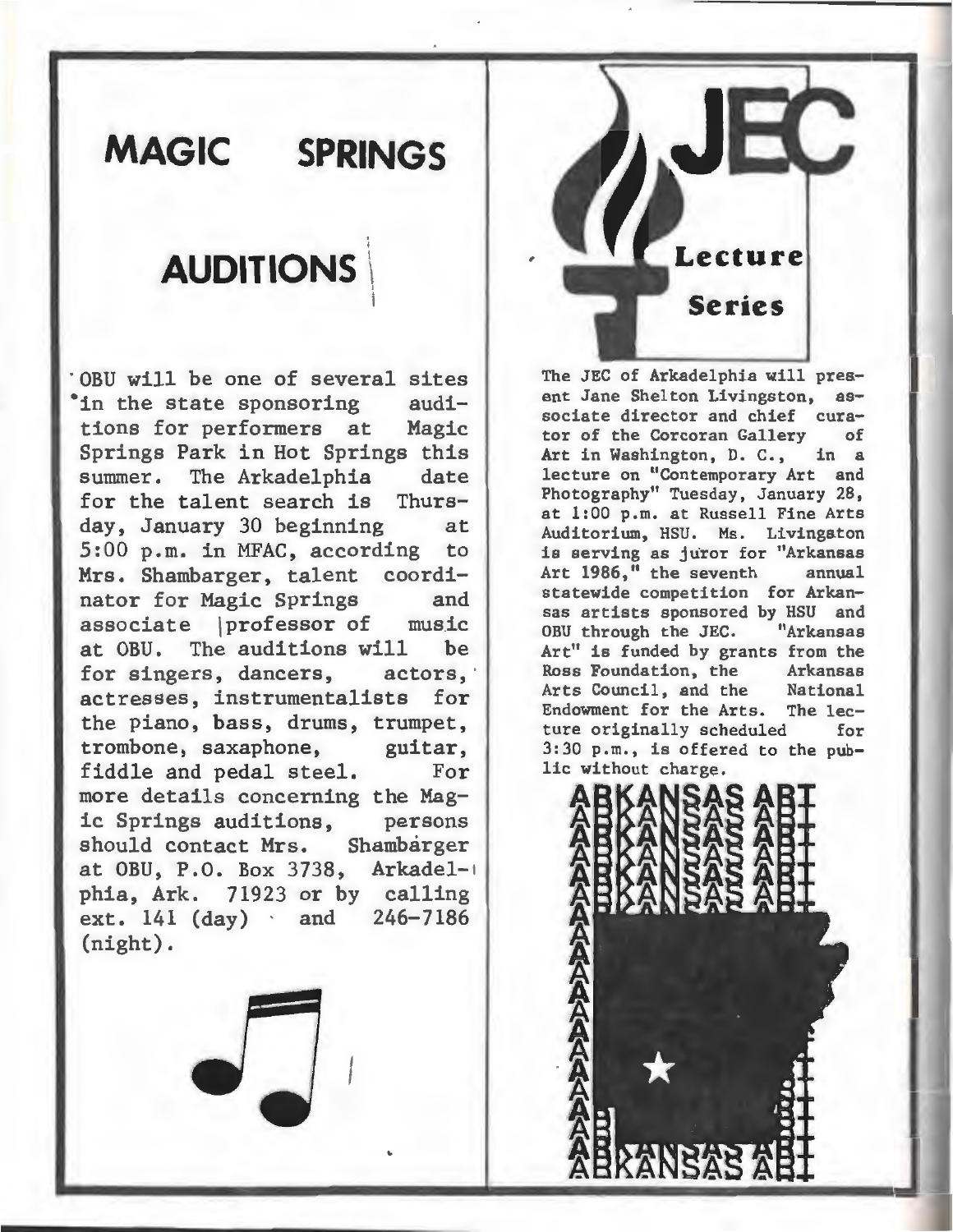# Task Forces on "Goals for Ouachita: 2001"

er Poerre of "COALS FOR OINFUITA: 2001

| <b>Corriculus</b>                                        | Chairperson          | Ochers                                                                                      |                                                                                    |
|----------------------------------------------------------|----------------------|---------------------------------------------------------------------------------------------|------------------------------------------------------------------------------------|
|                                                          | <b>Paul Keepood</b>  | <b>Mel Boos</b><br><b>Charles Chambling</b><br><b>Wayne Everett</b><br><b>Sharon Marris</b> | <b>Herman Sendford</b><br><b>Bob Steam</b><br><b>Ten Turner</b><br>Margaret Wright |
| Haralty and Staff Development Tom Auffenberg             |                      | <b>Mike Arrington</b><br>Tom Bolton<br><b>Clean Cood</b><br>Daphne Rill                     | <b>Bandy Solth</b><br>Rena Joan Turner.<br>Andy Maupunculand                       |
| <b>Student Enrollment</b>                                | Vitzinia Queen       | <b>Tyrone Blanks</b><br>Fran Coulter<br>Ready Carner<br><b>Kike Ealb</b>                    | <b>Joyce Morehead</b><br>Joe Mix<br>Charles Wright                                 |
| <b>Student Davelopment</b>                               | Jack Eates           | <b>Kike Beaty</b><br>Barbara Davis<br>Bill Dixon<br><b>Neno Flatz</b>                       | <b>Jane Ouick</b><br>Arthur Eiddle<br><b>Tens Wright</b>                           |
| The Christian Dimension of<br>the Educational Experience | <b>Roy Buckelow</b>  | Mark Beber<br>Van Berrett<br>Alton Crewley                                                  | <b>Sad Fray</b><br>Larry Rarrison<br><b>Nary Worthen</b>                           |
| Buildings and Crounds                                    | <b>Richard Kills</b> | Pas Arriagton<br><b>Ed Coulter</b><br><b>Bill Harkeider</b><br><b>Batty McGee</b>           | <b>Ean Sandifer</b><br><b>Nary Shanharger</b><br>Todd Thrower                      |
| Financial Essenzess and<br>SUPPOTE                       | Randall O'Brign      | <b>Jis Berrysan</b><br>Joe Franz<br><b>Bob Cravatt</b><br><b>ROBer Harrod</b>               | Joe Jeffers<br>Francis McBath<br><b>Bezzy NcComman</b><br>Joe Shell                |
| <b>Hission Statement</b>                                 | <b>Ton Crest</b>     | <b>Mary Dougherty</b><br>\$111 Doums<br>Racuf Walshy<br><b>Een Locke</b>                    | <b>Jake Shembarger</b><br><b>Everett Slavens</b><br>3411 Trantham                  |



"The Praise Singers", a Christian musical group sponsored by the OBU Admissions Office, will be leading in chapel this week. Members of the group include: Cathy Mueller, Sandy Mills, Elisa  $Ar$ rington, Cindy Vance, Richard Stipe, Larry Harrison, Jeff Stotts, Brian Smith, and Greg Weaver. The group is led by Richard Wentz who is employed in the Admissions Office.

# **COME SUPPORT** YOUR TIGERETTES!

#### Attention!

The OBU Tigerettes will be playing two home games this week. On Tuesday, Jan. 28, the Tigerettes play ATU, and on Friday, Jan. 31, the Tigerettes face UAM.